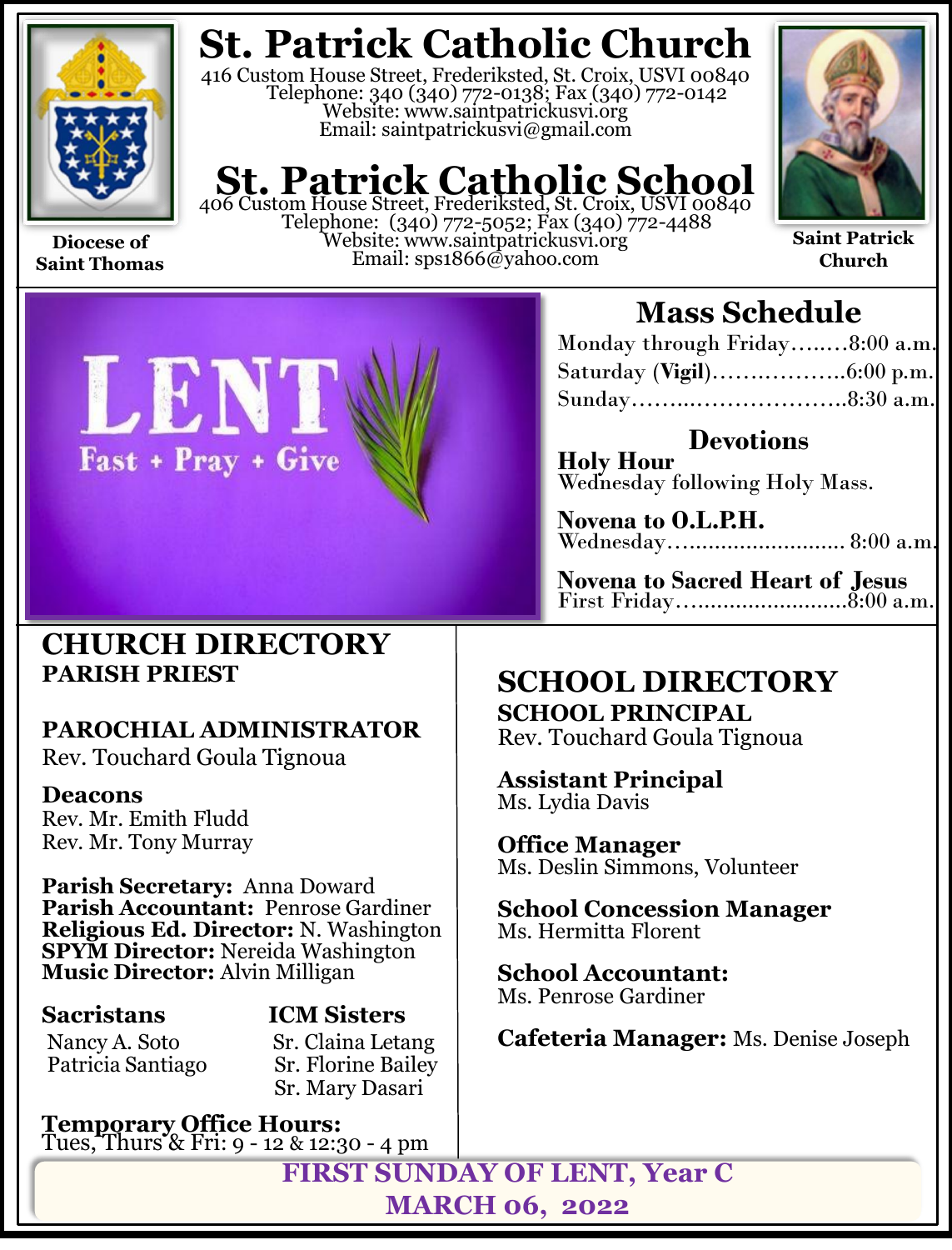## **FIRST SUNDAY OF LENT, Year C MARCH 06, 2022**

**SCRIPTURE READINGS** 

## **MASS INTENTIONS**

| when hit had the control                                                           |                                                | <b>OF THE WEEK</b>        |  |
|------------------------------------------------------------------------------------|------------------------------------------------|---------------------------|--|
| <b>SATURDAY, March 05</b>                                                          |                                                |                           |  |
| 6:00 PM. - Constance & Lucianick Alexander, Birthday Blessings,                    | <b>SUNDAY:</b>                                 | Dt 26:4-10                |  |
| God's Guidance & Protection, Rb Family                                             |                                                | Rom 10:8-13               |  |
| SUNDAY, March 06                                                                   |                                                | Lk 4:1-13                 |  |
| 8:30 AM. + Deceased Members of the Sacred Heart Society,                           |                                                |                           |  |
| Repose of Souls                                                                    | <b>MONDAY:</b>                                 | Lv 19:1-2,11-18           |  |
| MONDAY, March 07                                                                   | <b>Saints Perpetua &amp; felicity, Martyrs</b> | Mt 25:31-46               |  |
| 8:00 AM. + Andre P. Duval, Repose of Soul, Rb Duval family                         |                                                |                           |  |
|                                                                                    | <b>TUESDAY:</b>                                | Is 55:10-11               |  |
| <b>TUESDAY, March 08</b>                                                           | <b>Saint John of God, Religious</b>            | Mt 6:7-15                 |  |
| 8:00 AM. + Therese Duval, Repose of Soul, Rb Ivelisse Garcia<br>and Family         |                                                |                           |  |
| + Henrietta Williams, Death Remembrance, Rb Family                                 | <b>WEDNESDAY: ASH WEDNESDAY</b>                | Jon $3:1-10$              |  |
|                                                                                    | <b>Saint Francis of Rome, Religious</b>        | Lk 11:29-32               |  |
| <b>WEDNESDAY, March 09</b>                                                         |                                                |                           |  |
| 8:00 AM. + Andre J. Duval, Repose of Soul, Rb Duval family                         |                                                |                           |  |
|                                                                                    | <b>THURSDAY</b>                                | Est 12, 14-16, 23-25      |  |
| THURSDAY, March 10                                                                 |                                                | Mt 7:7-12                 |  |
| 8:00 AM. - Cecilia Daniel, Birthday Blessings & Protection, Rb<br>Mother           |                                                |                           |  |
| FRIDAY, March 11                                                                   | <b>FRIDAY</b>                                  | Ez 18:21-28               |  |
| 8:00 AM + Stanislaus McIntosh, Birthday Remembrance, Rb<br><b>Natalie McIntosh</b> |                                                | Mt 5:20-26                |  |
| <b>SATURDAY, March 12</b>                                                          |                                                |                           |  |
| 6:00 PM. + Therese Duval, Repose of Soul. Rb Duval family                          | SATURDAY:                                      | Dt 26:16-19<br>Mt 5:43-48 |  |
|                                                                                    |                                                |                           |  |

### *PRAY FOR THE SICK & SHUT-INS*

### *Please pray that they may find comfort and healing in Christ.*

Steve Alexander, Olivia Anger, Nicholas Andrew, Marilyn Bailey, Eric Belcher, George Bondieumaitre, Debra Bruce, Virginia Burke, Fred Calvillo, William Carino, Ninon Gussman Carr, Norma Carillo, Paulette Christopher, Victorino Cruz, Matthew Donelley, Anna D'Souza, Norma Dyer, Harold Fisher, Sr. Kimberly Fludd, Johnetta Goodloe, Sarah Gordon, Dr. Amy Hardin, Enis Hilaire, Urla Isaac, Lidia Jiminez, Eleanor Johnson, Alma John, Ann Joseph, Electra Joseph, Edwin Josiah, Jeannie Krigger, T'Agho Lopez, Chamarla Louis, Felina Artigo, Gwendolyn Lucas, Kathleen Smith-Maccow, Marla Matthew, Carlos Matus, Luz Melendez, Beverly Nesbitt, Bevon Nicholas, Marilyn Nicks, Fr. Simon Peter, Geralda Pickering, Carmen Russell, Henrietta Sandy, Jose Manuel Santana, Martha Lena St. Juste, Eric Thomas, Juan Valentin, Vincent Urgent, Inez Walker, Deacon Oliver Washington, Ann Weikel, Inez Williams, Simeon Williams, Curtis Williams, Ingerborg McIntosh, William Lang, Anita Pulpul, Kemit Lewis, Noel Lercana, Bertille Samuel, Lewis Eugene, Vilma C. Johnson, Fanny Andrews Clarke, Kesha Tatum.

*(Please call the Church Office to add or remove names to/from this list Church)*

| <b>MASS ATTENDANCE - FEBRUARY 26 &amp; 27</b>                                                                                                                                                 | <b>SECOND COLLECTION FOR</b>        |
|-----------------------------------------------------------------------------------------------------------------------------------------------------------------------------------------------|-------------------------------------|
| 2022                                                                                                                                                                                          | THE MONTH OF MARCH                  |
| Saturday 6:00pm Holy Mass 45 Sunday 8:30am Holy Mass 104 Total 149                                                                                                                            | Support Church in Africa . March 02 |
| Ash Wednesday 8:00am Holy Mass 145 with students 6:00pm 46<br>Preserve the Past Campaign in Progress                                                                                          | Property Insurance March 02         |
|                                                                                                                                                                                               |                                     |
| Our Church restoration project is in progress and your contribution is still<br>welcome. Please call the church office or contact a minister of hospitality for<br>the contribution envelope. | Maintenance Fund Mach 12-13         |
|                                                                                                                                                                                               | St. Patrick's DayMarch 19-20        |
|                                                                                                                                                                                               | Easter Flowers OfferingMarch 26-27  |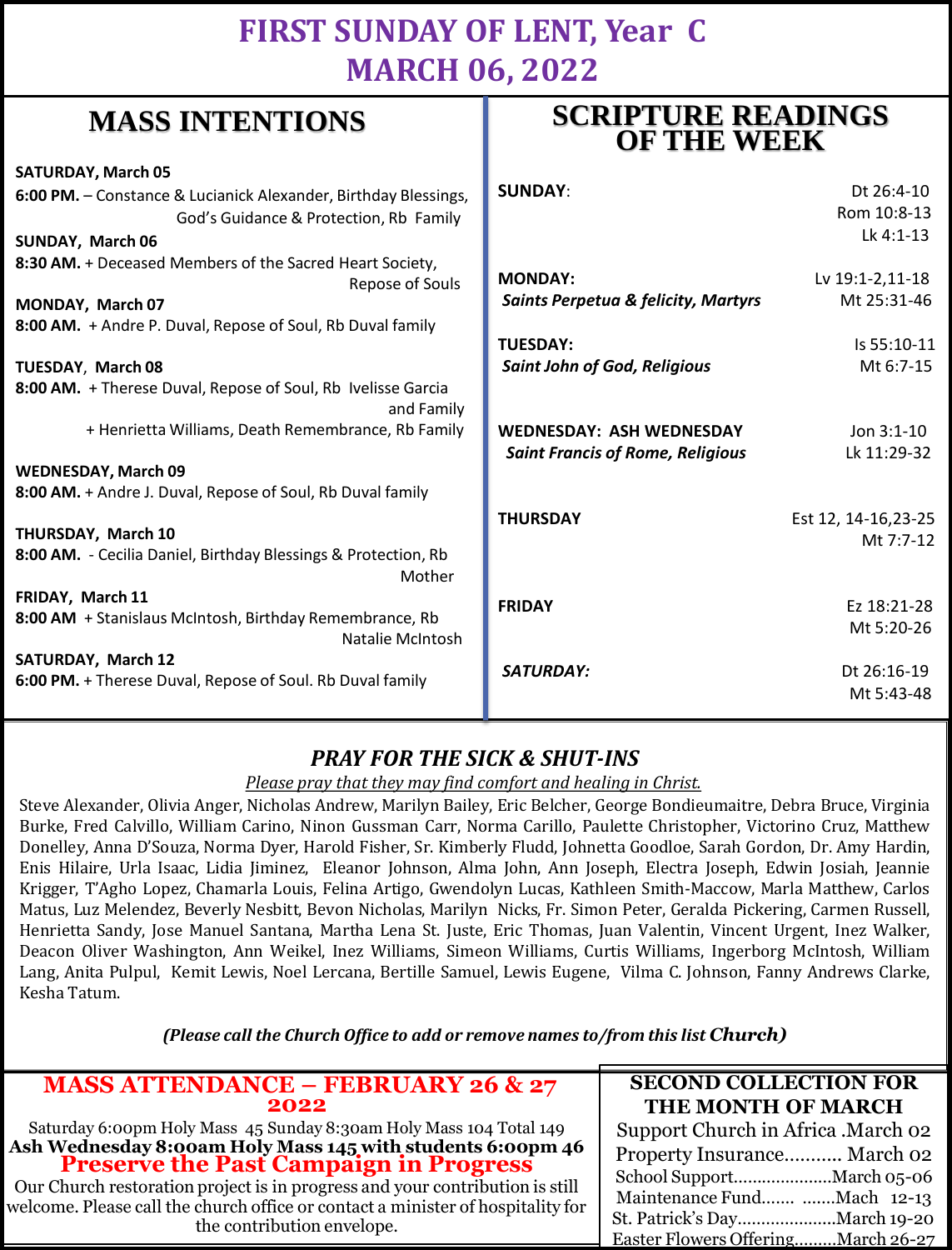# Announcements



### **Seven Days Sanctuary Lamp Devotion**

The Sanctuary Lamp which burns in the Sanctuary of our church, the reminder of the Lord's Presence in the Most Holy Eucharist, will burn from March 6<sup>th</sup>, to March 12<sup>th</sup>, For Vertilee Daniel, Grace of Healing , requested by Anna Doward

### **UPCOMING EVENTS;**

### **STATIONS OF THE CROSS -6:00 PM**

The Stations of the Cross a very sacred devotion, will be held every Friday during Lent at 6:00.pm. here in church. The Stations will be led by the different Ministries of the Church. Please make every effort to attend the Stations of the Cross every Friday evening.

### **Stations of the Cross**

Fri. 3/11/22 Stations of the Cross led by Prayer Group Fri. 3/18/22 Stations of the Cross led by Readers Fri. 3/25/22 Stations of the Cross led by Hospitality, Cleaning & Decorating Ministries. Fri. 4/01/22 Stations of the Cross led by SPYM & CCD

Fri. 4/08/22 Stations of the Cross led by Choir Men & Men of the Parish.

### **LENTEN RETREAT FOR PARISHES**

This year, starting Monday, March  $14<sup>th</sup>$  there will be a Diocesan Lenten Mission. It will take place on all our three Islands. This retreat will be conducted by the Most Reverend Kenneth Richards, Archbishop of Kingston, Jamaica. Archbishop Richards will preach, at St. Ann's Church, in St. Croix, March  $16<sup>th</sup>$  and  $17<sup>th</sup>$ . All parishioners are invited to attend.

### **Bishop's Appeal 2022**

On March 2<sup>nd</sup>, the Church throughout the world, began the holy season of Lent with Masses on Ash Wednesday. Lent is a special time when we repent of our sins by our contrition. It is a special time when we show our love for God by giving alms. Share your blessings this lent with those who need your help by supporting the poor and needy through the annual Bishop's appeal.

# Parish Information

### **Sacrament of Baptism**

Fourth Sunday of each month. Please register your children at the Church Office. Present a copy of the child(ren) birth certificate(s). Classes for parents & godparents are on the 1st, 2<sup>nd</sup> and 3<sup>rd</sup> Tuesday from 6:00 p.m. until 7:00 p.m. each month.

### **Sacrament of Marriage**

Please make arrangements with parish priest 6 months before your wedding.

### **Confraternity of Christian Doctrine (CCD) Classes**

Classes are held every Sunday during the school year and begin with attendance and instruction in the classroom following 8:30 a.m. Holy Mass.

### **Rite of Christian Initiation of Adults (RCIA) Classes**

RCIA is the journey of faith by which interested persons become members of the Roman Catholic Church. The program instructs adults to enter into full communion with the Catholic Church through Baptism and/or Confirmation and Holy Communion. To register, please call the church office at (340) 772-0138.

#### **Sacrament of Penance**

Confession is the sacrament that allows us to admit our faults and develop humility, but the most profound part is we get to experience Christ's gift of mercy. Weekdays………… 15 min. before Holy Mass Weekends………… 30 min. before Holy Mass

### **Funerals**

All funeral services begin at 10:30 a.m. Viewings at 9:30 am. No funerals are held on weekends. Arrangements must be made with the Church before funeral arrangements with the funeral home.

### **Sacrament of the Anointing of the Sick**

Please call the rectory at (340) 772-0138 whenever a family member or friend is seriously ill or hospitalized.

#### **Parish Registration**

Parishioners who are 18 years and older are invited to register at the Church Office as well as become active and contributing members. We would like to maintain an upto-date listing of all St. Patrick parishioners. Registration also helps in providing quick services for the request and proof of miscellaneous church letters for individuals, Baptism, Confirmation, etc.

**Bulletin announcements must be submitted to the Church Office by Wednesday at noon**